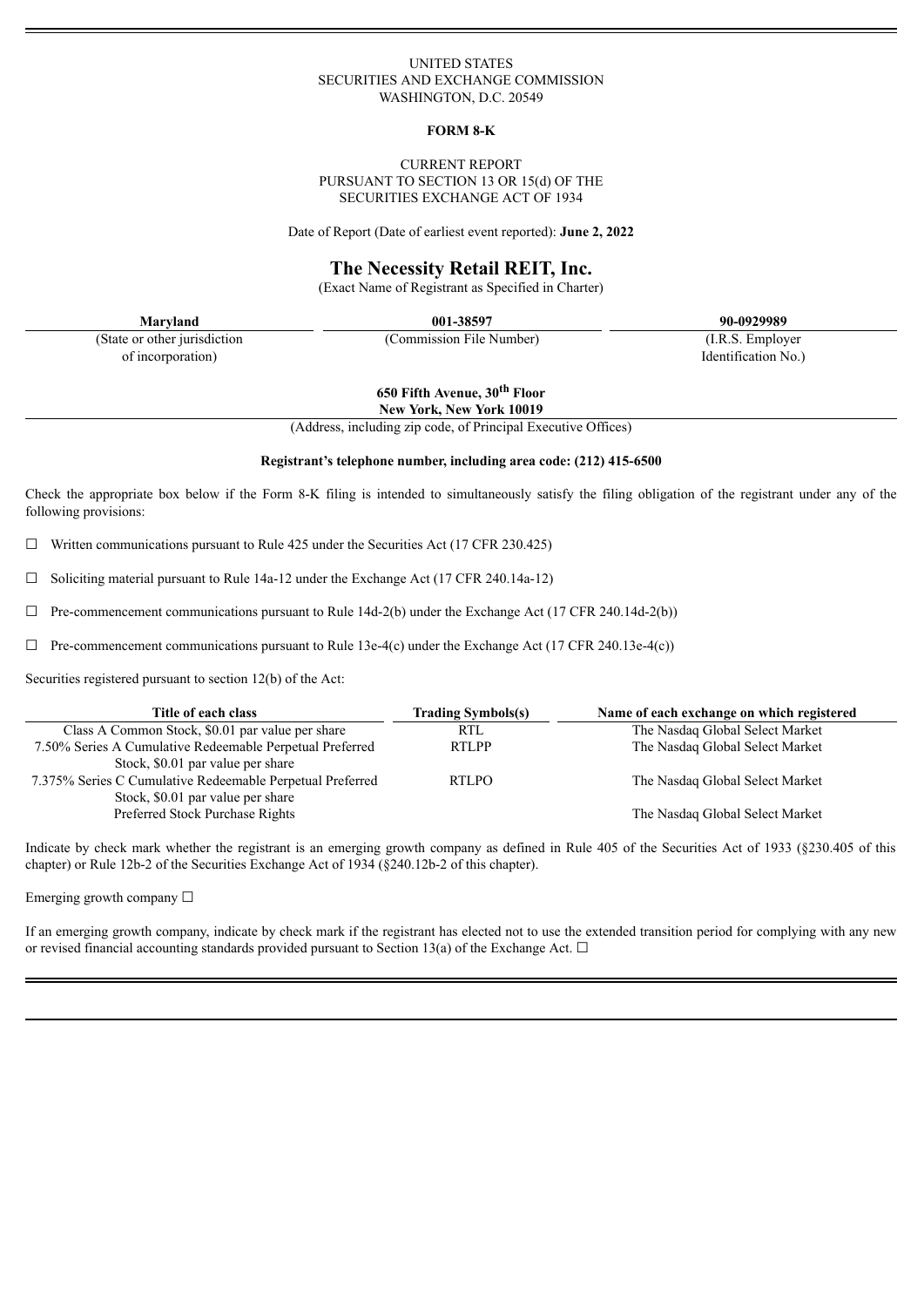## **Item 7.01. Regulation FD Disclosure.**

On June 2, 2022, The Necessity Retail REIT, Inc. (the "Company") issued a press release, a copy of which is attached as Exhibit 99.1 to this Current Report on Form 8-K. Such press release shall not be deemed "filed" for any purpose, including for the purposes of Section 18 of the Securities Exchange Act of 1934, as amended (the "Exchange Act"), or otherwise subject to the liabilities of that Section. The information in Item 7.01, including Exhibit 99.1, shall not be deemed incorporated by reference into any filing under the Exchange Act or the Securities Act of 1933, as amended, regardless of any general incorporation language in such filing.

## **Item 9.01. Financial Statements and Exhibits.**

# **(d) Exhibits**

| Exhibit No | <b>Description</b>                                                                                            |
|------------|---------------------------------------------------------------------------------------------------------------|
|            | 99.1 Press Release dated June 2, 2022                                                                         |
|            | 104 Cover Page Interactive Data File - the cover page XBRL tags are embedded within the Inline XBRL document. |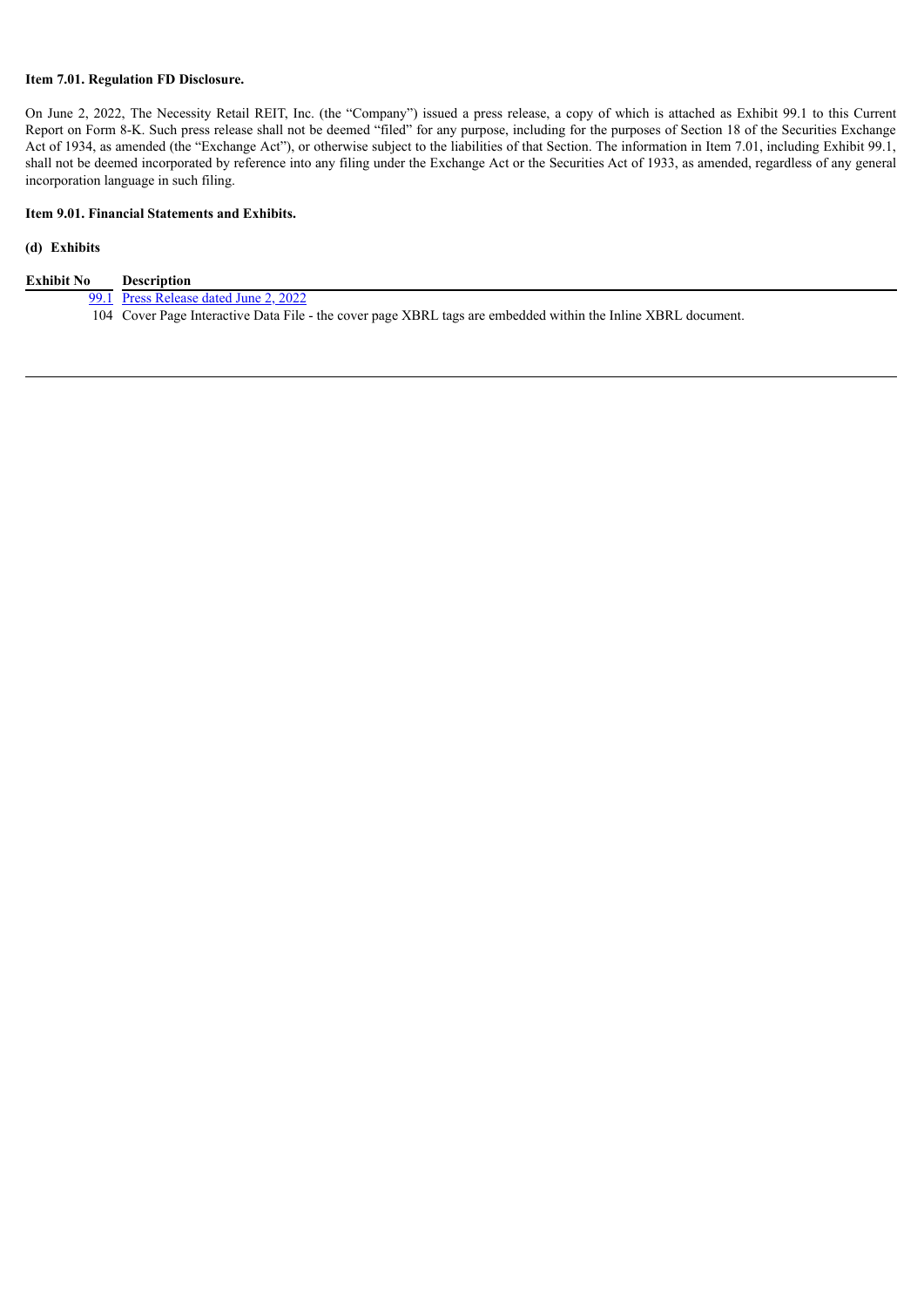# **SIGNATURES**

Pursuant to the requirements of the Securities Exchange Act of 1934, the registrant has duly caused this report to be signed on its behalf by the undersigned hereunto duly authorized.

# **THE NECESSITY RETAIL REIT, INC.**

Date: June 2, 2022 By: /s/ Edward M. Weil, Jr.

Name: Edward M. Weil, Jr. Title: Chief Executive Officer and President